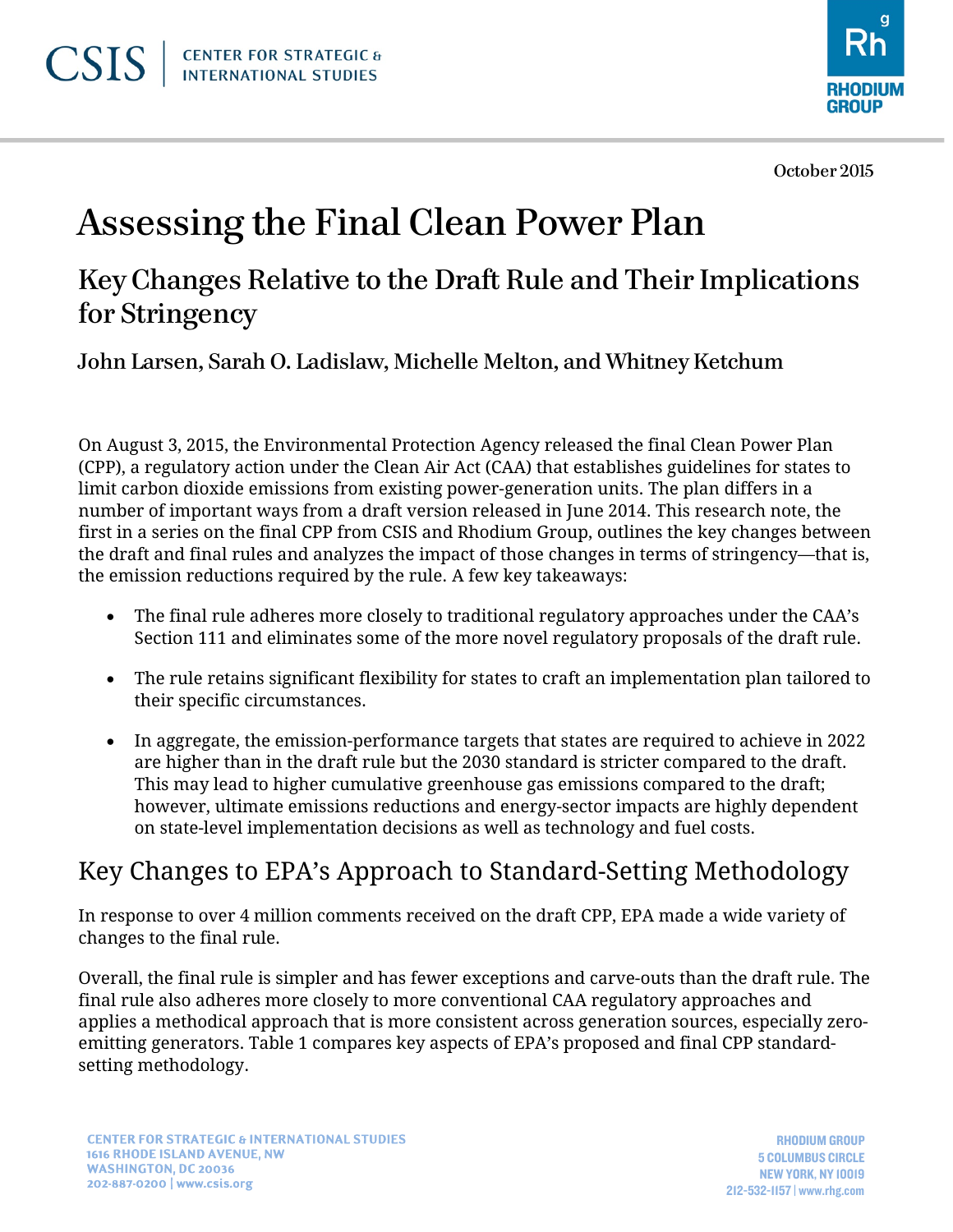|                                                                 |                                                   | <b>Proposal</b>                                                                                                                                  | Final                                                                                                                                                   |  |
|-----------------------------------------------------------------|---------------------------------------------------|--------------------------------------------------------------------------------------------------------------------------------------------------|---------------------------------------------------------------------------------------------------------------------------------------------------------|--|
| <b>Performance Standard</b>                                     |                                                   | State-specific, annual average<br>adjusted emission rate (lbs./MWh)<br>standards applied to all covered<br>sources in a state                    | Separate nationally uniform annual<br>adjusted emission rate (lbs./MWh)<br>standards for fossil steam and<br>natural gas combined-cycle (NGCC)<br>units |  |
| <b>Compliance Entity</b>                                        |                                                   | Source or fleet or state                                                                                                                         | Source                                                                                                                                                  |  |
|                                                                 | <b>Technology basis</b>                           | Four building blocks: 1) improved<br>coal steam heat rate; 2) shift from coal<br>to gas; 3) renewables and some<br>nuclear; 4) energy efficiency | Three building blocks: 1) improved<br>fossil steam heat rate; 2) shift from<br>coal to gas; 3) incremental<br>renewables                                |  |
| <b>Best System</b><br>of Emission<br><b>Reduction</b><br>(BSER) | <b>Building block 3</b><br>eligible<br>generation | Incremental hydro, existing and<br>incremental non-hydro renewable<br>energy, 6% of existing nuclear,<br>incremental nuclear                     | Incremental (post-2012) utility scale<br>renewable energy                                                                                               |  |
|                                                                 | Geographic<br>scope                               | State                                                                                                                                            | Interconnect                                                                                                                                            |  |
|                                                                 | <b>Application to</b><br>state                    | Tailored to state circumstances                                                                                                                  | Uniform                                                                                                                                                 |  |

**Table 1. Comparison of EPA Proposed and Final CPP Standard-Setting Methodology**

### Simplifying the Regulated Entity

The first area of simplification is the compliance entity, that is, the thing being regulated. In the proposal, EPA contemplated allowing states to decide whether individual sources, a utility's entire generation fleet, or a state agency would be on the hook for compliance. The final Clean Power Plan establishes the power-generation facility as the compliance entity. This aspect of the final CPP's regulatory approach is consistent with all other stationary source pollution regulations under the CAA.

#### Separate Emissions Rate Standards for Fossil Steam and Natural Gas

The proposal set state-specific emission rate standards for all regulated sources in a state regardless of the generator's fuel (source subcategory). This approach had the effect of requiring different levels of performance for the same types of generators depending on where they were located, for example, a natural gas combined-cycle (NGCC) plant in New Hampshire would have faced different levels of stringency than an identical plant in Minnesota. The final rule establishes separate standards for fossil steam and NGCC units and these standards are consistent regardless of location.

#### Different Building Blocks

The third area of simplification is the approach EPA took to calculating the performance level of the emission-reduction standard. The CAA requires EPA to establish an analytical framework known as the Best System of Emission Reduction (BSER), and apply the BSER to determine the level of emission reductions achievable. EPA interprets the BSER to combine actions, technologies, and strategies already in use in some places to reduce emissions. The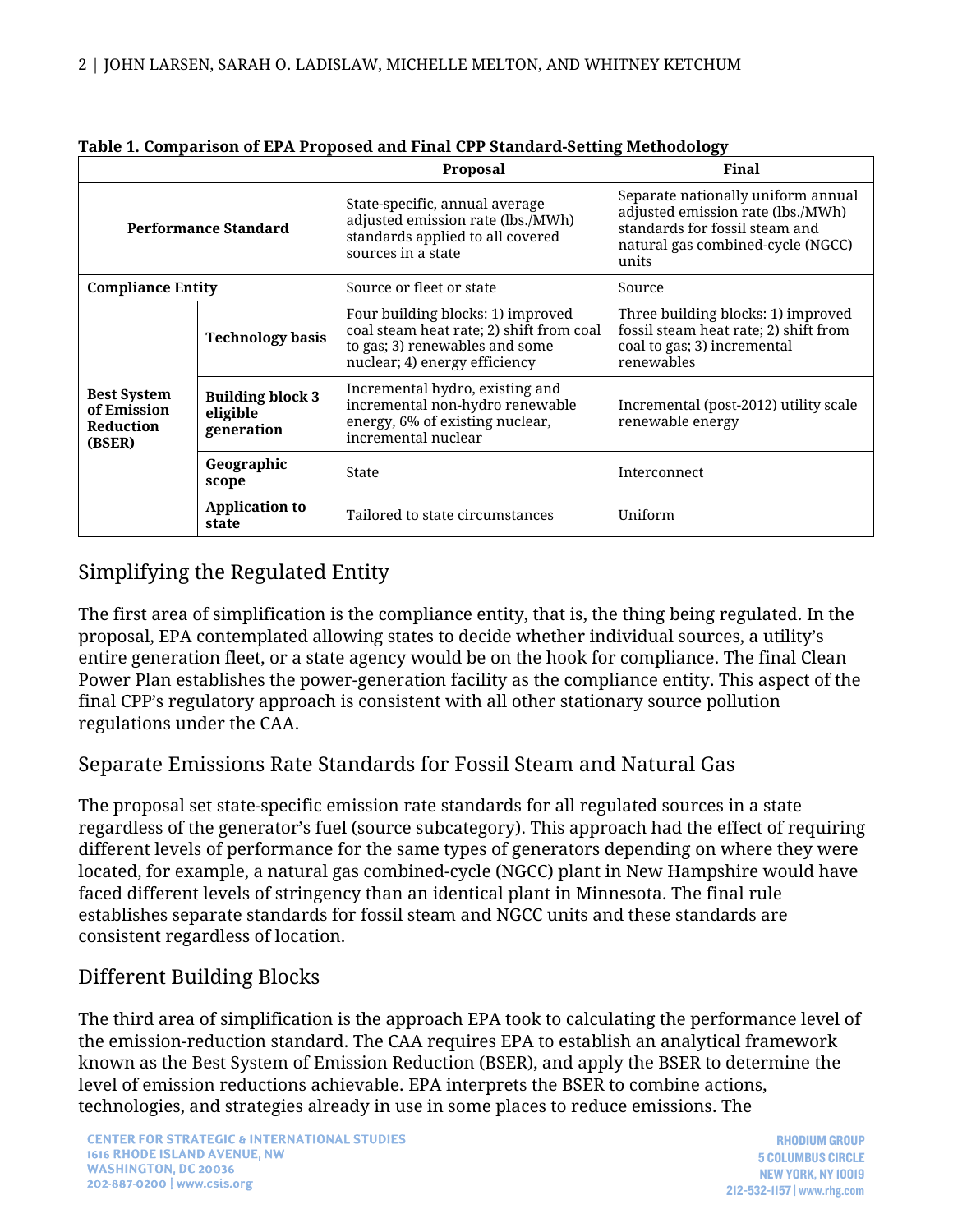determination of what is included in the BSER and how it is applied both changed under the final rule.

In the draft rule, EPA determined that the BSER consisted of four "building blocks," including supply- and demand-side measures: 1) increasing efficiency at fossil steam units; 2) switching from higher-emitting coal units to lower-emitting NGCC units; 3) switching to non-emitting sources of electricity such as renewables or nuclear; and 4) increasing end-use efficiency. In the final rule, EPA changed the number of building blocks that formed the basis for their calculations of the BSER as well as how they were calculated.

While EPA has allowed energy-efficiency (EE) measures to count as part of compliance plans under previous air-pollution rules, it had never used demand-side measures to set the stringency of a regulation. Building block 4 was therefore legally controversial. EE is no longer included as a building block in the BSER calculation for the final rule (i.e., not used to set the standards), although states can still pursue energy-efficiency policies to comply with the CPP.

How the three remaining building blocks were calculated changed as well. EPA was more conservative about the gains that could be made via efficiency upgrades (heat rate improvements) at power plants, impacting building block 1. In contrast, EPA made more optimistic assumptions about fuel-switching in building block 2, assuming higher maximum utilization of natural gas units. Under building block 3, EPA declined to include specific carveouts for any particular fuels such as different treatment for existing nuclear generators and existing renewables. EPA took a simpler approach by only considering incremental renewable generation sources. Specifically, only generation from renewables built after 2012 are considered in the BSER. The impact of all of these changes to the structure of the building blocks on the overall emission-reduction requirements cannot be assessed independently, but must be evaluated cumulatively and in conjunction with the changes to how the BSER calculation was applied (i.e., at the interconnect level and not the state level). See below for more detail on how these changes affect the rule's stringency.

#### Systems Approach to Emissions Reductions

EPA also changed the geographic application of the BSER. In the initial draft, EPA applied the BSER framework to each state individually. In response to comments, EPA recognized that it made more sense to apply the BSER to the three distinct regional grid interconnects (East, West, and Texas). Rather than setting expectations about what a state could accomplish within its own borders, EPA sought to capture the cost and systems advantages of what they considered possible on an interconnect level. EPA used the interconnect-level information to set source (e.g., NGCC and fossil steam plant) category standards. This effectively allowed EPA to calculate emissionsreduction rates that took into consideration emission-reduction opportunities available to generators within the confines of their regional interconnect rather than just within state boundaries. After assessing what level of emission reductions was possible for all generators in each interconnect, EPA established national targets for NGCC and fossil steam generators based on the least stringent of the three emissions-performance rates achieved through the interconnect calculations.

RHODIUM GROUP 5 COLUMBUS CIRCLE NEW YORK, NY 10019 212-532-1157 | www.rhg.com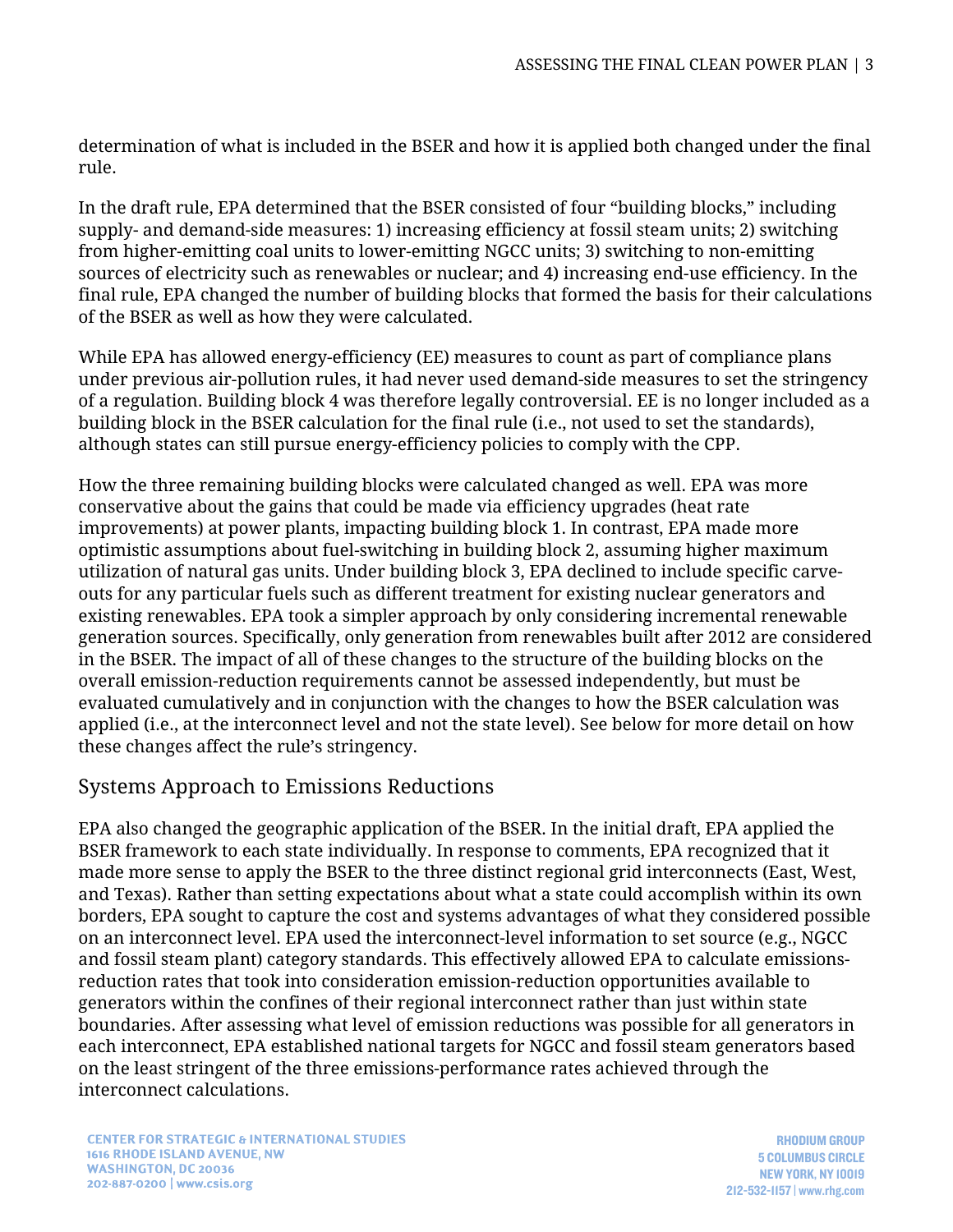## Key Changes to State Requirements

EPA was also careful to respond to commenter concerns about maximizing state flexibility. This is true not only with regard to maximizing state options for demonstrating compliance, but also for timing. Table 2 compares key state requirements under the proposed and final CPP.

|                                                                      | Proposal                                                                                                                                                   | Final                                                                                                                                                          |  |  |
|----------------------------------------------------------------------|------------------------------------------------------------------------------------------------------------------------------------------------------------|----------------------------------------------------------------------------------------------------------------------------------------------------------------|--|--|
| <b>Start Year</b>                                                    | 2020                                                                                                                                                       | 2022                                                                                                                                                           |  |  |
| <b>State Plan Deadlines</b>                                          | June 2016, extensions up to 2018 if<br>constructing a multistate plan                                                                                      | September 2016, extensions to 2018<br>by state request                                                                                                         |  |  |
| <b>Consequences for Disapproved or</b><br><b>Absent State Plan</b>   | Federal plan (no details provided)                                                                                                                         | Two proposed federal plan<br>approaches, to be finalized if and<br>when needed                                                                                 |  |  |
| Cooperation                                                          | Requires joint construction and<br>submission of a multistate plan                                                                                         | Multistate plan or states can<br>implement "trading ready" plans<br>allowing recognition of out-of-state<br>credits if specific EPA requirements<br>are met    |  |  |
| <b>Backstop Requirements</b>                                         | None                                                                                                                                                       | Must have federally enforceable<br>standards on affected units                                                                                                 |  |  |
| <b>State Plan Options</b>                                            | Rate-based tradable performance<br>standard; mass-based standard; rate<br>or mass "portfolio" approach<br>(federally enforceable, may require<br>backstop) | Rate-based tradable performance<br>standard; mass-based standard;<br>mass-based "state measures"<br>approach (not federally enforceable,<br>requires backstop) |  |  |
| <b>Evaluation, Monitoring, and</b><br><b>Verification (EM&amp;V)</b> | Required for renewable energy and<br>energy efficiency to count in rate-<br>based and portfolio plans; state can<br>use its own EM&V standards             | Required for rate-based plans;<br>standards must meet minimum EPA<br>requirements or follow model rule<br>EM&V                                                 |  |  |
| <b>Model Rule</b>                                                    | None                                                                                                                                                       | Proposed rate-based and mass-based<br>model rules; can act as backstops or<br>as presumptively approvable state<br>plans                                       |  |  |
| <b>Early Action Incentives</b>                                       | None                                                                                                                                                       | Clean Energy Incentive Program for<br>renewable energy deployment in<br>2020 and 2021                                                                          |  |  |

**Table 2. Comparison of State Requirements under Proposed and Final CPP**

#### Timing

States are given more time to prepare their plans, more time after a plan is submitted before compliance is required, and more discretion on timing to reach goals along the compliance pathway than in the draft CPP. State plans are now due in September 2016 (compared with June 2016 in the draft). States are able to apply for extensions to 2018 for submitting their state plans. Second, the first year that states must demonstrate compliance has been pushed back from 2020 to 2022, providing states with longer lead times to meet initial compliance targets. Finally, EPA addressed concerns over the so-called emissions cliff in the draft rule, a sharp drop from business as usual in 2019 to the required emission-performance standards in 2020. While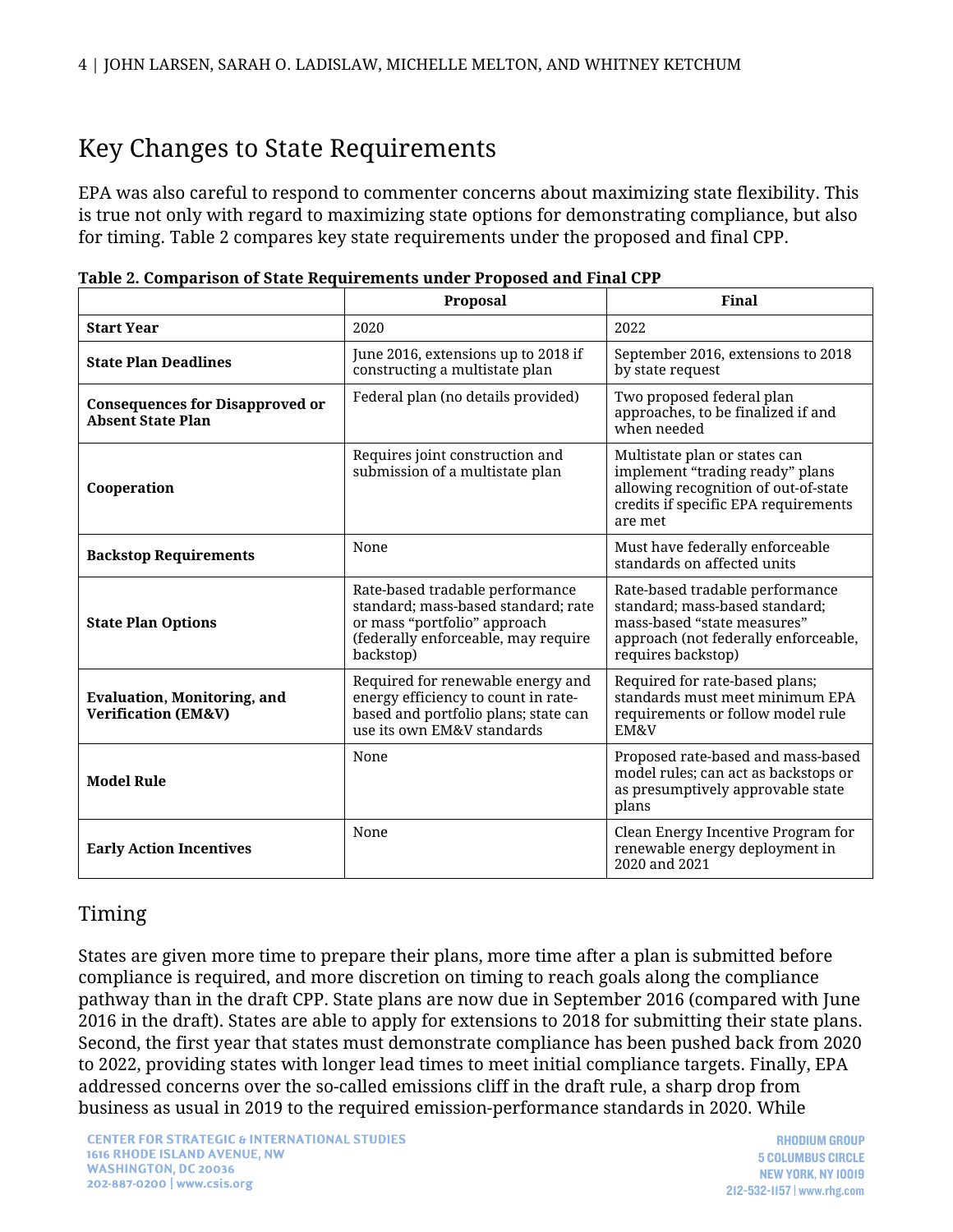different states have different requirements, aggregated nationally, the final rule has a much less precipitous decline in emissions required in the initial compliance year (2022). The so-called glide path now breaks down emission-rate targets into two-year increments to ensure a smoother phase-in of emission-reduction measures. Both the draft and the final rule also allow states to set their glide paths, as long as they meet the interim and final performance rate goals.

#### State Options for Compliance

When it comes to state options for compliance, EPA provides states considerable latitude to tailor their plans to their own circumstances. Similar to the draft rule, states are in the driver's seat when it comes to designing and implementing their compliance pathway. EPA has offered six suggested potential pathways to guide state decisionmaking, although the states determine the contours of the pathways. While states maintain flexibility to pursue whatever approach they see fit, the type of plan that states choose will dictate how many administrative requirements states will need to meet to make their plan acceptable to EPA. Ease of implementation and certainty of EPA approvability may be considerations for states as they decide what type of plan to implement.

The first decision states will need to make is whether to select a rate-based plan or a mass-based plan.

Under a mass-based approach, states set a firm cap on the total emissions from regulated units. EPA has provided a "fast-track" pathway to an approvable mass-based plan where states establish a cap on emissions from all existing and new fossil generators. This approach guarantees that emission reductions achieved by existing plants won't be canceled out by potential increases in emissions at new power plants. If states choose to establish a cap just on existing plants, then there is an additional administrative requirement that they include measures that maintain the environmental integrity of EPA's emission-reduction requirements. More administrative requirements are added if a state pursues what EPA calls a "state measures" approach, where a portfolio of state policies achieves the mass-based target. Such plans will require a federally enforceable backstop standard to guarantee the emission reductions will be achieved.

A rate-based plan allows states to grow their overall emissions, as long as the emissions rates meet EPA's targets. If states decide to pursue a rate-based target, EPA requires that states demonstrate to EPA's satisfaction that they have programs in place to measure, monitor, and verify emission reductions. EPA has provided states with off-the-shelf ways to meet these standards, but states may also choose another path, as long as they persuade EPA that their plan achieves emission reductions that are at least as stringent as EPA's targets.

#### Trading Ready Options

The final CPP makes it easier for states to engage in emissions trading as a compliance mechanism. Trading provides generators with a much broader pool of compliance options than would otherwise be available within the confines of a single state. This can substantially lower compliance costs. It can also help to set consistent incentives to shift toward low-carbon-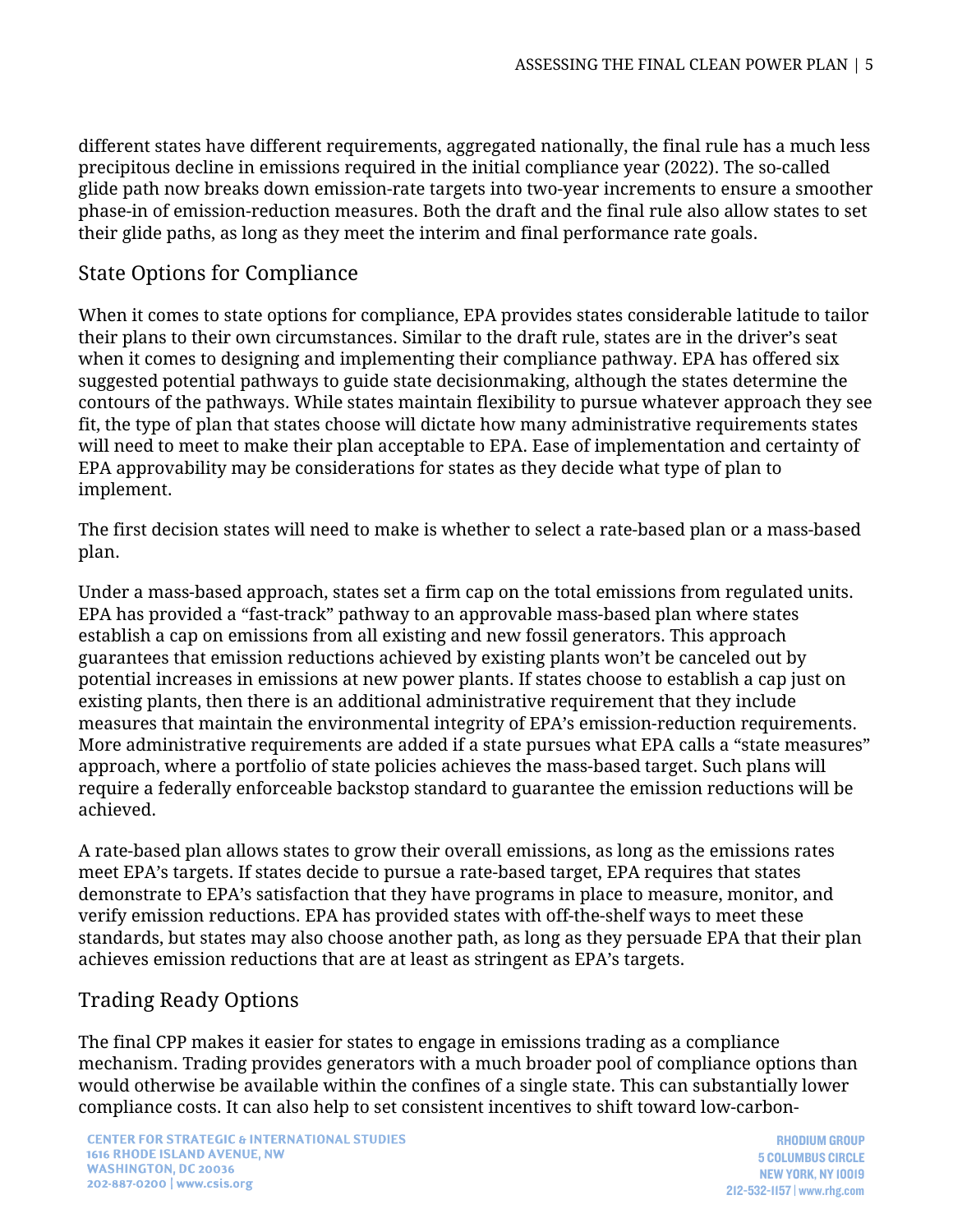generating sources in wholesale power markets. The final rule allows states to design plans (mass or rate based) that are "trading ready" and allow plants to trade emission-compliance credits with out-of-state entities without establishing formal, up-front state agreements. This is a less onerous approach to multistate cooperation than in the proposal, where the only pathway to interstate trading was through formal, multistate implementation plans.

#### Federal Implementation Plan

Finally, if a state does not submit an implementation plan or EPA deems that a submitted plan is not approvable, EPA has proposed two Federal Implementation Plan (FIP) approaches that could be implemented in place of a state plan. The draft CPP contemplated the imposition of a federal plan but provided no details as to what the plan might look like. EPA is taking comment on ratebased and mass-based approaches to a FIP but will only finalize a federal plan if it must impose one.

### Implications for Emission-Reduction Requirements

All of the changes in the final rule lead to likely differences in state choices and differences in cumulative national emission reductions. EPA projects that in 2030 the final rule will result in greater emission reductions nationally than the draft (32 vs. 30 percent) relative to 2005. These projections are only an estimate, as the ultimate scope and pace of emission reductions will be determined by the contours of state choices.

One way to compare stringency between the proposal and the final CPP is to compare their emission-rate performance goals. This sidesteps the need for modeling and assumptions around the design of a state plan and simply assesses how much of a reduction in emission rates is required in each state. Table 3 compares the proposal and final CPP national average emission rates for the years 2022 and 2030.<sup>[1](#page-5-0)</sup> (For a state-by-state comparison, see the appendix.)

|                                                                                                                         | Performance Levels (lbs./MWh)                      |          |       | <b>Change from 2012 (%)</b> |       |          |       |  |
|-------------------------------------------------------------------------------------------------------------------------|----------------------------------------------------|----------|-------|-----------------------------|-------|----------|-------|--|
| 2022                                                                                                                    |                                                    | 2030     |       | 2022                        |       | 2030     |       |  |
| Proposal                                                                                                                | Final                                              | Proposal | Final | Proposal                    | Final | Proposal | Final |  |
| 1225                                                                                                                    | 1138<br>1405<br>$-28%$<br>1092<br>$-17%$<br>$-33%$ |          |       |                             |       | $-35%$   |       |  |
| Source: RHG analysis, EPA. Note: Proposal values have been adjusted to match the final CPP's accounting and eligibility |                                                    |          |       |                             |       |          |       |  |

|  | Table 3. Comparison of Normalized National Average Emission Rate Goals |  |  |  |
|--|------------------------------------------------------------------------|--|--|--|
|  |                                                                        |  |  |  |

requirements.

As seen in Table 3, the CPP final rule starts out with a national average emission rate target of 1,405 lbs./MWh, or 17 percent below 2012 levels. This is more lenient than the 1,225 lbs./MWh requirement under the proposal. However, by 2030 relative stringency shifts with the final CPP requiring a 35 percent reduction from 2012, compared to 33 percent under the proposal. In other

<span id="page-5-0"></span> $\overline{a}$ <sup>1</sup> The proposal emission rates look a little different from EPA's reported values because we've normalized them to match the final CPP's BSER assumptions (e.g., removing proposal components from the goal computations that aren't eligible under the final CPP including existing renewables and "at risk" nuclear generation). This normalization allows for a consistent comparison between the proposed and final CPP.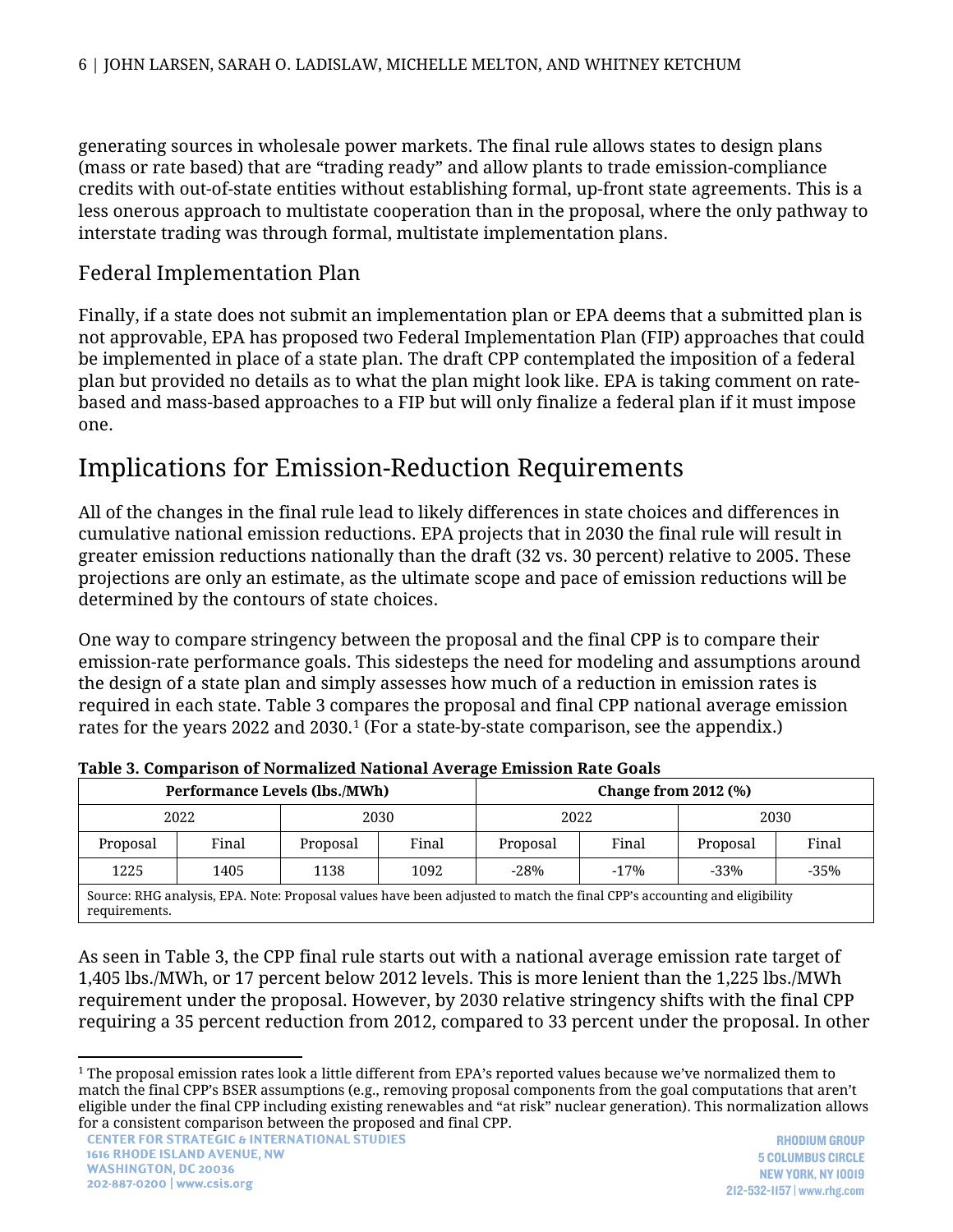words, nationally, the final rule requires more modest reductions in the early years but a heavier lift than the CPP proposal in the later years (Figure 1). While the final target is more stringent than the draft, cumulatively, the final CPP may result in fewer emission reductions between 2020 and 2030 than the draft.

Nonetheless, the final CPP is ultimately (mandatory) guidance, and does not in itself determine any emission outcome aside from setting a minimum level of performance that states must meet. Rather, the CPP should be thought of as a framework for states to achieve emission reductions. However, while EPA sets the minimum bounds for what states must achieve, actual state implementation decisions will determine what level of abatement is ultimately realized under the CPP.

We will be exploring some of the factors that will affect the ultimate emission and energy-market impacts of the final rule via scenario-based analyses in future research notes, to appear this fall. We plan to explore the possible range of emission outcomes and highlight energy-market impacts such as the potential role of natural gas and renewables, as well as nuclear, energy efficiency, and the outlook for coal.



|  | Figure 1. Annual Normalized Emission Rate Goals, 2020-2030 |  |  |  |
|--|------------------------------------------------------------|--|--|--|
|  |                                                            |  |  |  |
|  |                                                            |  |  |  |

Source: RHG analysis, EPA. Note: CPP proposal values have been adjusted to match the final CPP's accounting and eligibility requirements.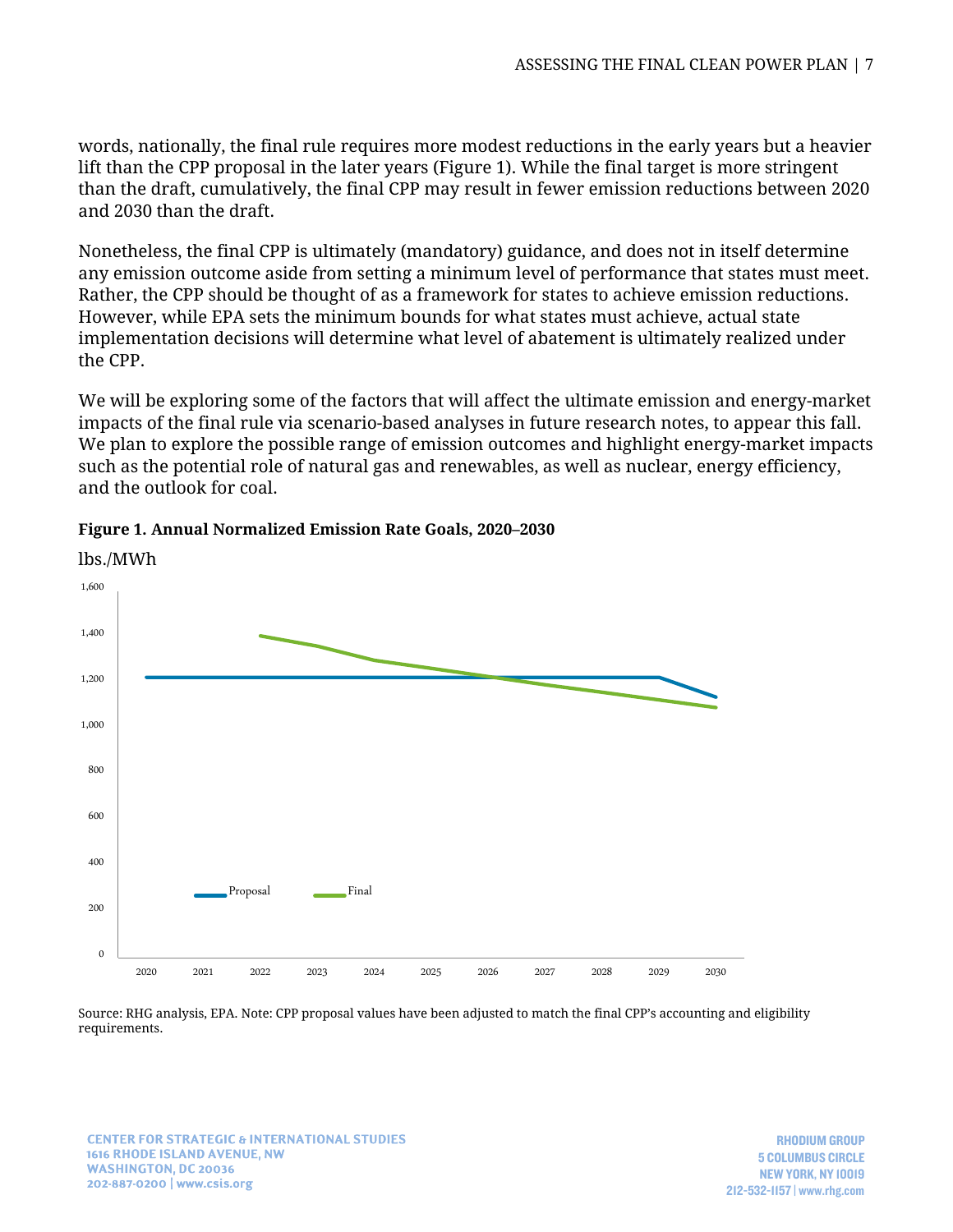### Summary

The final CPP rule offers more flexibility to states in terms of timing and compliance options, and its overall approach adheres more closely with previous regulations under the CAA. The performance targets that EPA set for 2022 allow a higher rate of emissions than in the draft rule, whereas the 2030 standard is stricter than the draft. This could lead to higher cumulative emissions over the compliance period, but ultimate emissions reductions and energy-sector impacts are highly dependent on state-level decisions, as well as fuel costs and technology cost performance levels.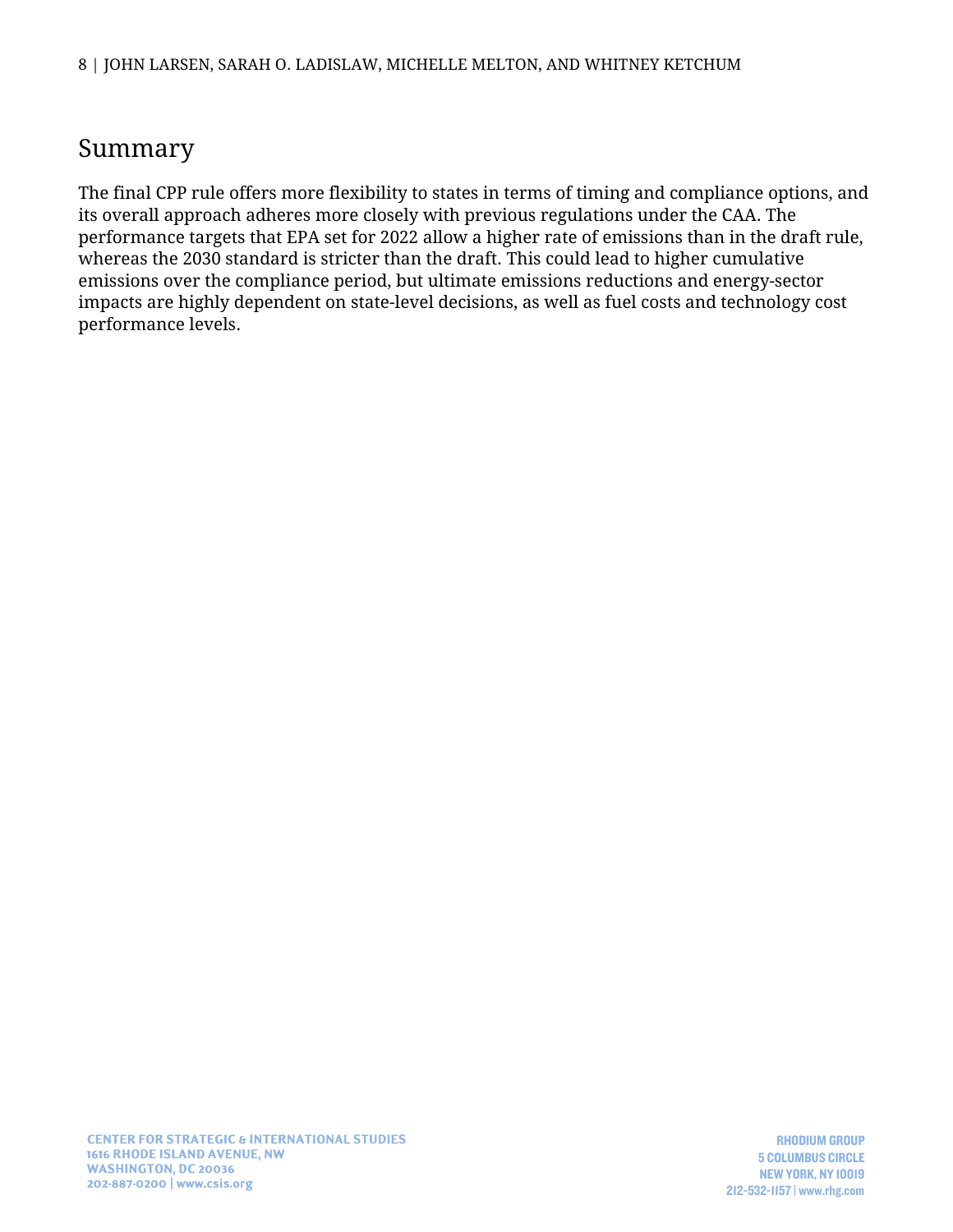### Appendix: Differences in State Targets between Proposal and Final CPP

The methodological changes to the BSER result in different requirements on states. Of the 47 states covered by the final CPP, 9 have more stringent 2022 requirements than under the proposal. (The three states not covered by the final CPP are Alaska, Hawaii, and Vermont.) By 2030, nearly half of covered states have more stringent goals than under the proposal while the remainder have more relaxed targets. Table 4 compares proposal and final CPP goals for each of the 47 states. Red values indicate that the final goal is less stringent than the proposal, while green values indicate that the final goal is more stringent than the proposal.<sup>[2](#page-8-0)</sup>

| <b>State</b>  |          |       | Performance Levels (lbs./MWh) |       | Change from 2012 (%) |        |          |        |
|---------------|----------|-------|-------------------------------|-------|----------------------|--------|----------|--------|
|               | 2022     |       | 2030                          |       | 2022                 |        | 2030     |        |
|               | Proposal | Final | Proposal                      | Final | Proposal             | Final  | Proposal | Final  |
| Alabama       | 1171     | 1288  | 1079                          | 1018  | $-23%$               | $-15%$ | $-29%$   | $-33%$ |
| Arizona       | 772      | 1308  | 736                           | 1031  | $-50%$               | $-16%$ | $-53%$   | $-34%$ |
| Arkansas      | 1089     | 1465  | 1026                          | 1130  | $-39%$               | $-18%$ | $-42%$   | $-37%$ |
| California    | 664      | 988   | 639                           | 828   | $-31%$               | 3%     | $-34%$   | $-14%$ |
| Colorado      | 1307     | 1534  | 1245                          | 1174  | $-34%$               | $-23%$ | $-38%$   | $-41%$ |
| Connecticut   | 627      | 921   | 565                           | 786   | $-26%$               | 9%     | $-33%$   | $-7%$  |
| Delaware      | 901      | 1127  | 842                           | 916   | $-28%$               | $-10%$ | $-33%$   | $-27%$ |
| Florida       | 834      | 1131  | 779                           | 919   | $-33%$               | $-9%$  | $-38%$   | $-26%$ |
| Georgia       | 1313     | 1337  | 1191                          | 1049  | $-22%$               | $-21%$ | $-29%$   | $-38%$ |
| Idaho         | 467      | 898   | 433                           | 771   | $-44%$               | 8%     | $-48%$   | $-8%$  |
| Illinois      | 1540     | 1647  | 1429                          | 1245  | $-29%$               | $-24%$ | $-34%$   | $-43%$ |
| Indiana       | 1684     | 1642  | 1606                          | 1242  | $-17%$               | $-19%$ | $-21%$   | $-39%$ |
| Iowa          | 1648     | 1706  | 1586                          | 1283  | $-25%$               | $-22%$ | $-28%$   | $-42%$ |
| Kansas        | 1748     | 1722  | 1650                          | 1293  | $-25%$               | $-26%$ | $-29%$   | $-44%$ |
| Kentucky      | 1832     | 1711  | 1752                          | 1286  | $-15%$               | $-21%$ | $-19%$   | $-41%$ |
| Louisiana     | 1023     | 1451  | 950                           | 1121  | $-37%$               | $-10%$ | $-41%$   | $-31%$ |
| Maine         | 436      | 910   | 417                           | 779   | $-50%$               | 4%     | $-52%$   | $-11%$ |
| Maryland      | 1407     | 1712  | 1232                          | 1287  | $-31%$               | $-16%$ | $-39%$   | $-37%$ |
| Massachusetts | 665      | 982   | 584                           | 824   | $-34%$               | $-2%$  | $-42%$   | $-18%$ |
| Michigan      | 1330     | 1526  | 1257                          | 1169  | $-31%$               | $-21%$ | $-35%$   | $-39%$ |
| Minnesota     | 1156     | 1596  | 1096                          | 1213  | $-43%$               | $-21%$ | $-46%$   | $-40%$ |

#### **Table 4. Comparison of Normalized State Emission Rate Goals**

**202-887-0200 | www.csis.org** 

<span id="page-8-0"></span> $\overline{a}$ <sup>2</sup> The proposal emission rates look a little different from EPA's reported values because we've normalized them to match the final CPP's BSER assumptions (e.g., removing proposal components from the goal computations that aren't eligible under the final CPP including existing renewables and "at risk" nuclear generation). This normalization allows for a consistent comparison between the proposed and final CPP.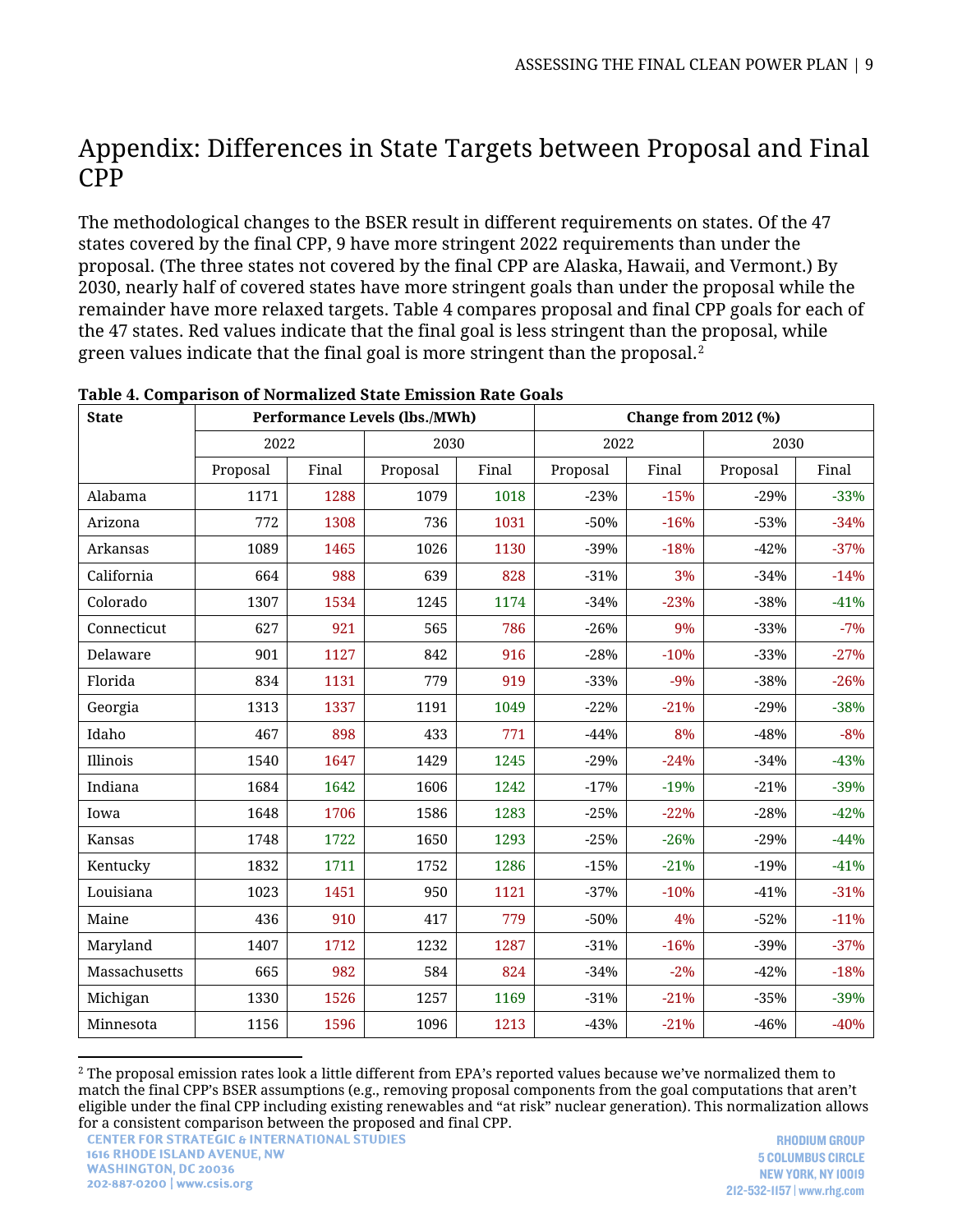|      |      |      |      |        |        |        | $-20%$ |
|------|------|------|------|--------|--------|--------|--------|
| 1654 | 1688 | 1574 | 1272 | $-18%$ | $-16%$ | $-22%$ | $-37%$ |
| 2080 | 1741 | 1947 | 1305 | $-16%$ | $-30%$ | $-22%$ | $-47%$ |
| 1713 | 1727 | 1580 | 1296 | $-21%$ | $-20%$ | $-27%$ | $-40%$ |
| 765  | 1030 | 706  | 855  | $-31%$ | $-7%$  | $-36%$ | $-22%$ |
| 581  | 1035 | 513  | 858  | $-48%$ | $-7%$  | $-54%$ | $-23%$ |
| 791  | 962  | 684  | 812  | $-27%$ | $-12%$ | $-37%$ | $-26%$ |
| 1232 | 1490 | 1159 | 1146 | $-31%$ | $-17%$ | $-36%$ | $-36%$ |
| 703  | 1129 | 603  | 918  | $-38%$ | $-1%$  | $-47%$ | $-20%$ |
| 1263 | 1473 | 1166 | 1136 | $-29%$ | $-17%$ | $-34%$ | $-36%$ |
| 2146 | 1741 | 2100 | 1305 | $-9%$  | $-26%$ | $-11%$ | $-45%$ |
| 1488 | 1560 | 1370 | 1190 | $-22%$ | $-18%$ | $-28%$ | $-38%$ |
| 1030 | 1367 | 986  | 1068 | $-34%$ | $-13%$ | $-37%$ | $-32%$ |
| 517  | 1056 | 462  | 871  | $-53%$ | $-3%$  | $-58%$ | $-20%$ |
| 1221 | 1410 | 1091 | 1095 | $-27%$ | $-16%$ | $-35%$ | $-35%$ |
| 822  | 898  | 782  | 771  | $-10%$ | $-2%$  | $-15%$ | $-16%$ |
| 1773 | 1505 | 1483 | 1156 | $-1\%$ | $-16%$ | $-17%$ | $-35%$ |
| 1013 | 1522 | 933  | 1167 | $-55%$ | $-32%$ | $-58%$ | $-48%$ |
| 1907 | 1593 | 1707 | 1211 | $-10%$ | $-25%$ | $-20%$ | $-43%$ |
| 1004 | 1325 | 927  | 1042 | $-36%$ | $-15%$ | $-41%$ | $-33%$ |
| 1460 | 1542 | 1404 | 1179 | $-22%$ | $-18%$ | $-25%$ | $-37%$ |
| 953  | 1156 | 879  | 934  | $-34%$ | $-20%$ | $-39%$ | $-35%$ |
| 405  | 1233 | 310  | 983  | $-74%$ | $-21%$ | $-80%$ | $-37%$ |
| 1784 | 1741 | 1651 | 1305 | $-14%$ | $-16%$ | $-20%$ | $-37%$ |
| 1341 | 1537 | 1256 | 1176 | $-33%$ | $-23%$ | $-37%$ | $-41%$ |
| 1986 | 1731 | 1872 | 1299 | $-15%$ | $-26%$ | $-20%$ | $-44%$ |
|      | 736  | 1173 | 695  | 945    | $-38%$ | $-1%$  | $-41%$ |

Source: RHG analysis, EPA. Note: CPP proposal values have been adjusted to match the final CPP's accounting and eligibility requirements.